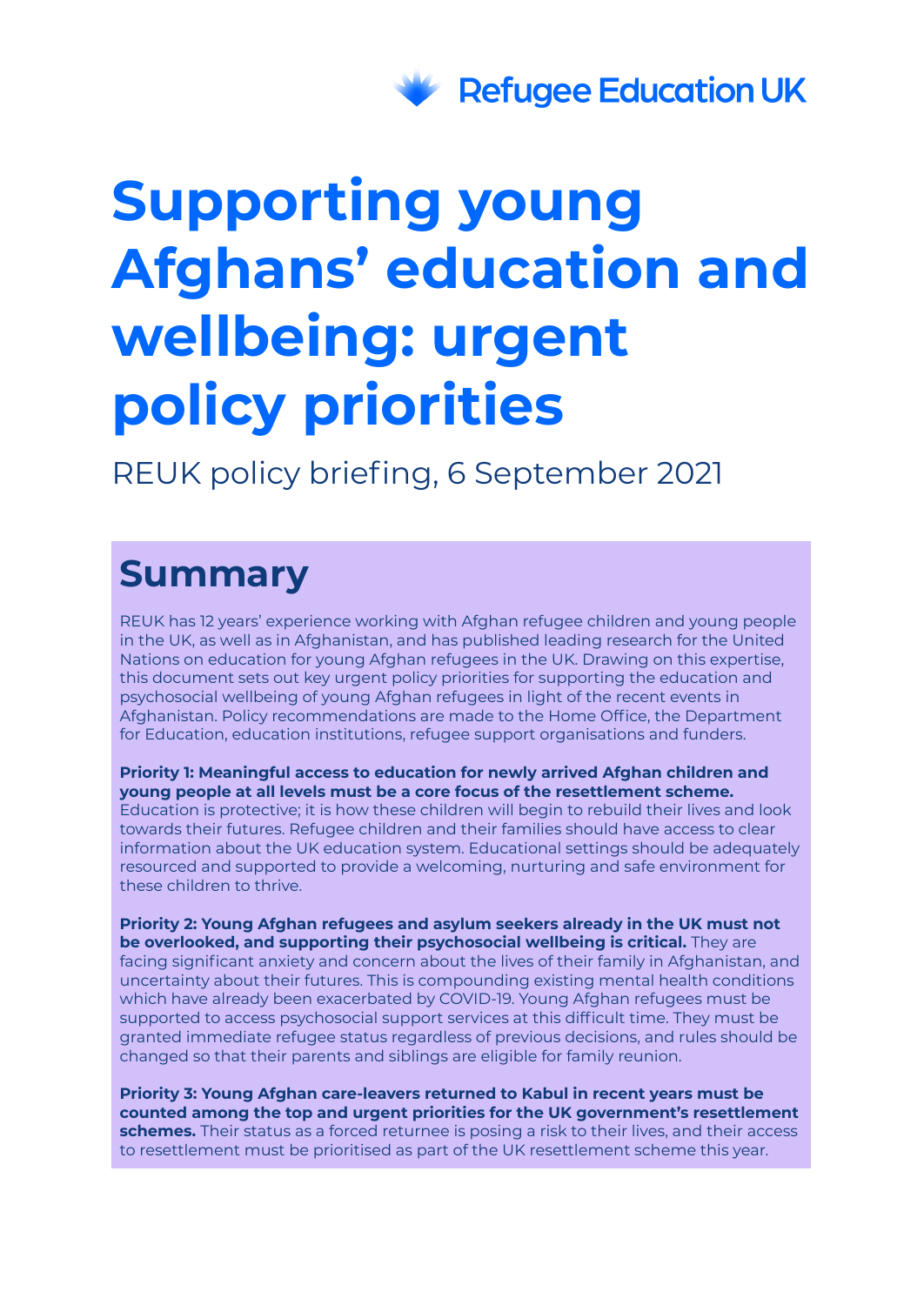## **Introduction**

## **About REUK and our work with young Afghans**

Refugee Education UK (REUK)<sup>1</sup> has 12 years of direct education programming and training for young refugees in the UK. We have worked with over 400 young Afghans in the UK, as well as in Afghanistan and Pakistan. Beyond our programmes, Afghan young people have sat on and chaired our Youth Advisory Board, represented us at conferences and spoken passionately about our collective work. Our senior leadership team has more than six years' experience of working in Afghanistan, with more than half having worked in-country. We have also published leading [research](https://www.reuk.org/research-unuwider) for the United Nations of education and integration for young Afghan refugees in the UK.

## **About this document**

This document highlights key urgent policy priorities for supporting the education and wellbeing of young Afghans in light of the ongoing resettlement of Afghan children and young people to the UK. These priorities draw on REUK's deep expertise and experience of working with Afghan refugees, as well as on our research for Unicef UK and UNHCR on refugee children's education in the UK<sup>2</sup>, and on promoting the educational outcomes, wellbeing and integration of young Afghans. 3

Following the introduction, the document is divided into three sections, as set out below. Each section details a key issue of concern to REUK, our policy recommendations and our operational response.

- Priority 1: Meaningful education for resettled Afghan children and young people [\(page](#page-2-0) 3)
- Priority 2: Psychosocial wellbeing of young Afghans already in the UK ([page](#page-6-0) 5)
- Priority 3: Resettlement for young Afghans forcibly removed to Kabul [\(page](#page-6-0) 7)

Policy recommendations are made to the Home Office, the Department for Education, the Department of Health and Social Care, education institutions, voluntary sector organisations and funders.

## **Situation summary**

During the withdrawal of western allies from Afghanistan, the Taliban rapidly advanced and seized power of the country. This has exacerbated the refugee crisis in the region, and has forced significant numbers of Afghans to flee their homes.

Those remaining in Afghanistan face grave human rights violations and atrocities, including a severe roll-back in rights for women and girls, violence and torture, and forced marriages. <sup>4</sup> Afghans who have connections with the UK or other Western countries, and their families, face particular risks.

<sup>2</sup> Ashlee, A. and Gladwell, C. (REUK), 2020. Education transitions for refugee and [asylum-seeking](https://www.unicef.org.uk/policy/education-transitions-refugees-report/) young people in the UK: Exploring the journey to further and higher [education.](https://www.unicef.org.uk/policy/education-transitions-refugees-report/) Unicef UK.

<sup>1</sup> [www.reuk.org;](http://www.reuk.org) charity number: 1132509; company number: 06879651

<sup>&</sup>lt;sup>3</sup> Gladwell, C (REUK), 2020. The impact of educational achievement on the integration and wellbeing of Afghan refugee youth in the UK. Journal of Ethnic and Migration Studies. DOI: [10.1080/1369183X.2020.1724424](https://www.tandfonline.com/doi/full/10.1080/1369183X.2020.1724424)

<sup>&</sup>lt;sup>4</sup> Refugee Council, 2021. [Parliamentary](https://media.refugeecouncil.org.uk/wp-content/uploads/2021/08/17122221/The-situation-in-Afghanistan-and-refugee-policy-18.8.2021-Refugee-Council-briefing.pdf) briefing: the situation in Afghanistan and refugee policy. Refugee Council.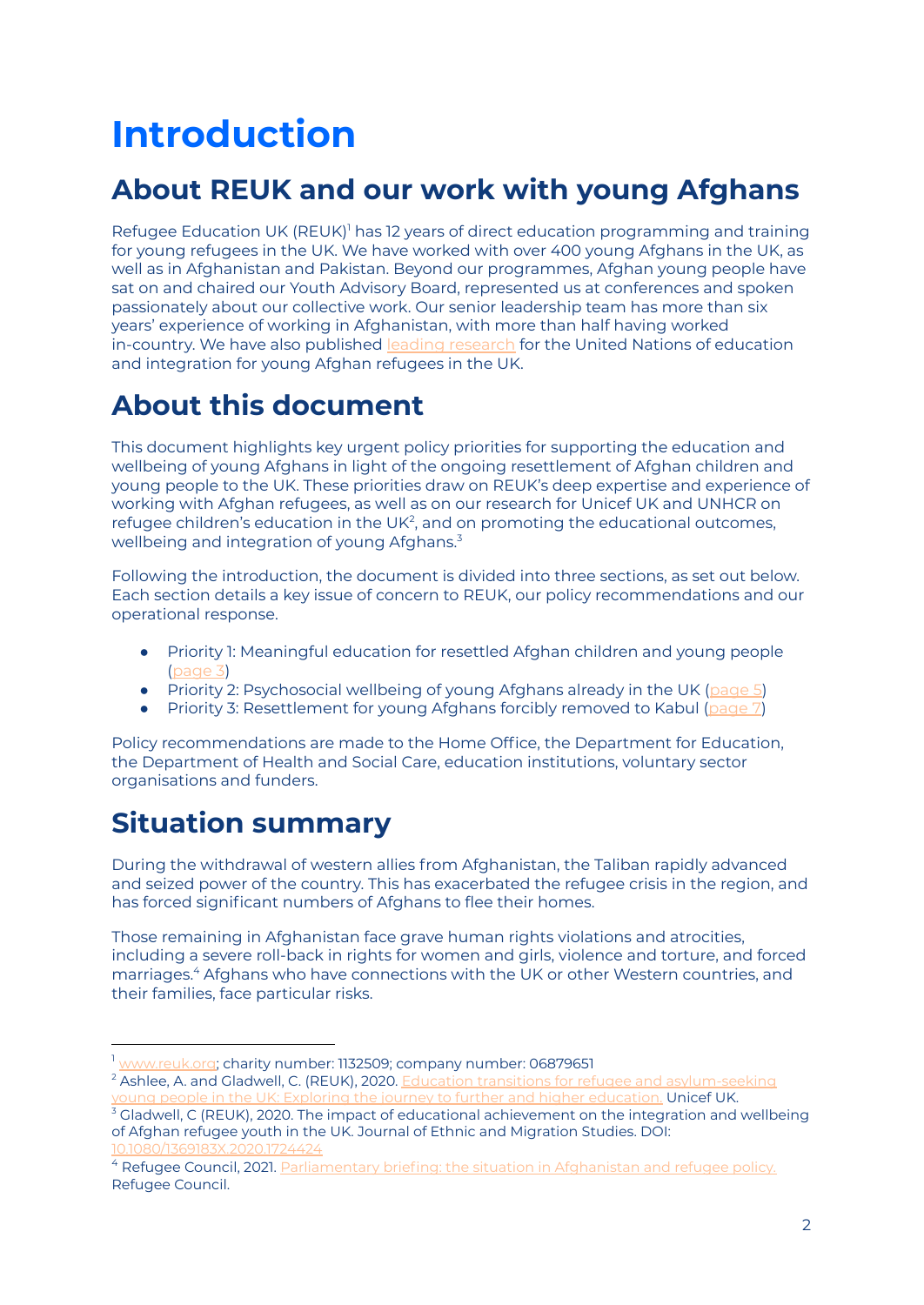Responding to the escalation of events, the UK Government has established two schemes to relocate Afghan refugees from Afghanistan to the UK.

- **Afghan Relocations and Assistance Policy (ARAP)** 5 for resettling Afghan individuals and their families currently or previously employed by or linked to British authorities.
- **Afghan Citizens' Resettlement scheme (ACRS)** 6 for resettling up to 20,000 Afghan refugees in the UK over the next few years, with 5,000 in the first year. The scheme will prioritise the resettlement of women and girls.

The UK Home Office's longer term plans for resettlement of the Afghan refugees arriving in the UK are still unfolding. The scheme is being called 'Operation Warm Welcome', and will be led by Victoria Atkins, the new Minister for Afghan Resettlement.<sup>7</sup> £12 million is being made available to prioritise additional school places for children to be enrolled as soon as possible, and to provide transport, specialist teachers and English language support for Afghan children.

## **Priority 1: Providing meaningful education for resettled Afghan children and young people**

## <span id="page-2-0"></span>**Key issues**

#### Education is an urgent priority

All children have a fundamental right to education under the United Nations Convention on the Rights of the Child, and research and experience show that refugee children and their families consistently and firmly prioritise this right.

Education has protective and psychosocial value. For children resettled from Afghanistan to the UK, education will be critical in helping them begin to rebuild their lives after sudden and significant upheaval. By offering a sense of routine, normality and welcome, schools will play a key role in supporting Afghan children to adjust and settle into their new environments. It is critical that timely access to education for these children is facilitated, and that they do not spend protracted periods of time out of school.

#### The need for clear and accessible information about the UK education system

Research shows that refugee children's access to education can be delayed if their parents or guardians struggle to understand and navigate the UK education system. <sup>8</sup> For Afghan children and their families, the UK education system will be new and possibly overwhelming. From navigating online application and admissions processes, to understanding how the UK education system works and where their children fit within it, many Afghan refugee families will need support and guidance on helping their children

<sup>7</sup> Prime Minister's Office, 2021. [Operation](https://www.gov.uk/government/news/operation-warm-welcome) warm welcome: press release. UK Government.

<sup>8</sup> Gladwell, C and Chetwynd, G. (REUK), 2018. [Education](https://www.unicef.org.uk/publications/access-to-education-refugee-asylum-seeking-children/) for refugee and asylum seeking children: access and equality in [England,](https://www.unicef.org.uk/publications/access-to-education-refugee-asylum-seeking-children/) Scotland and Wales. Unicef UK.

<sup>&</sup>lt;sup>5</sup> Ministry of Defence, 2021. Afghan Relocations and Assistance Policy: further [information](https://www.gov.uk/government/publications/afghan-relocations-and-assistance-policy/afghan-relocations-and-assistance-policy-information-and-guidance) on [eligibility](https://www.gov.uk/government/publications/afghan-relocations-and-assistance-policy/afghan-relocations-and-assistance-policy-information-and-guidance) criteria and offer details. UK Government.

<sup>&</sup>lt;sup>6</sup> UK Visas and Immigration and Home Office, 2021. Afghan citizens' [resettlement](https://www.gov.uk/guidance/afghan-citizens-resettlement-scheme) scheme. UK Government.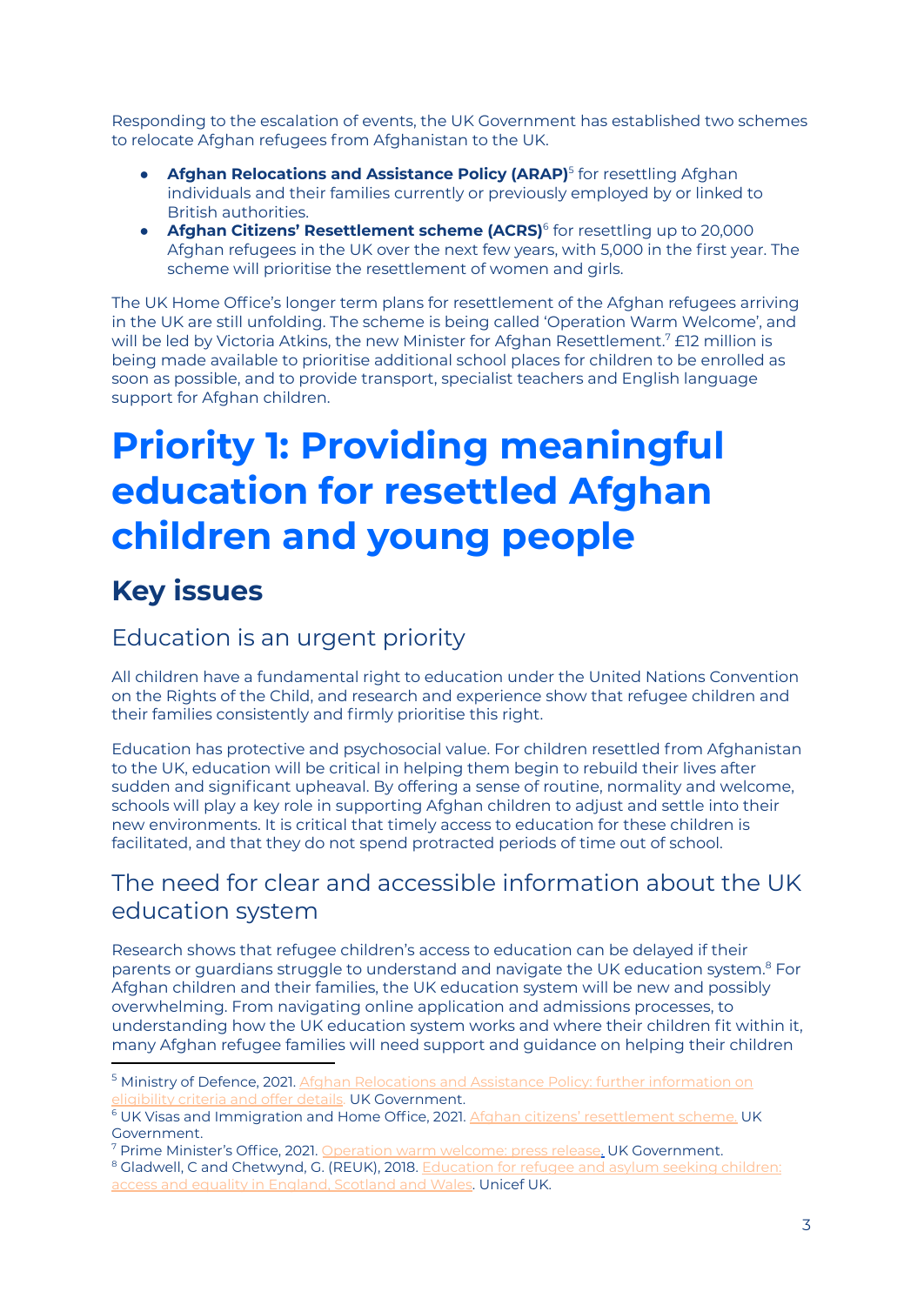to access and thrive in education. It is important that information is provided in both Pashto and Dari to ensure that families and children can fully understand and engage with it.

#### The importance of welcoming and nurturing educational settings

Research shows that refugee children's previous experiences and reasons for fleeing their home can affect their wellbeing and education in the UK. <sup>9</sup> For Afghan children, the sudden relocation from their homes and having experienced significant fear during the Taliban's rapid advance in Afghanistan is likely to have a continued effect on their emotional wellbeing in the UK. Schools must carefully plan and respond to this, taking steps to ensure that they are a space where children feel safe, and that they build nurturing and welcoming environments for these children, helping them to adapt and thrive. Building a welcoming environment does not have to be expensive: from creating displays in the school that celebrate diversity and refugees, to taking the time to learn how to properly pronounce a student's name, small actions can go a long way:

## **Policy priorities**

The Home Office, the Department for Education and the Minister for Afghan Resettlement should:

- Ensure that meaningful access to education for newly arrived Afghan children and young people at all levels – from primary to tertiary – is a core focus of the Afghan resettlement scheme for both the ARAP scheme and the Afghan Citizens' Resettlement Scheme.
- Provide adequate funding and resourcing to schools to create nurturing, welcoming environments for Afghan refugee children, and provide sufficient English as an Additional Language (EAL) support for schools.

#### Education institutions welcoming Afghan children should:

- Appoint a focal point for supporting refugee children and their families.
- Plan and prepare for the arrival of Afghan refugees and to provide continued meaningful support to them in the longer term.
- Read REUK's advice [sheets](https://www.reuk.org/resource-educationtransitions) produced with Unicef UK for supporting educational access and progression for refugee pupils, particularly the advice sheet on [how](http://hubble-live-assets.s3.amazonaws.com/rsn/redactor2_assets/files/757/2020_Nov_RPC_Advice_sheet_Access_to_schools_final.pdf) to support access to [education](http://hubble-live-assets.s3.amazonaws.com/rsn/redactor2_assets/files/757/2020_Nov_RPC_Advice_sheet_Access_to_schools_final.pdf).
- Ensure that all staff supporting Afghan refugee students receive appropriate training on working with refugee children, which can be [provided](https://www.reuk.org/training) by REUK.

#### Refugee support organisations supporting newly-arrived Afghan children and families should:

- Support Afghan families through the online school admissions process.
- Share REUK's welcome pack for newly-arrived Afghan children in English and Pashto or Dari (please email [hello@reuk.org](mailto:hello@reuk.org) to order welcome packs).
- Walk refugee families through REUK's welcome pack, providing any additional support, advice and guidance that is needed as they adjust and settle in.

<sup>&</sup>lt;sup>9</sup> Gladwell, C and Chetwynd, G. (REUK), 2018. [Education](https://www.unicef.org.uk/publications/access-to-education-refugee-asylum-seeking-children/) for refugee and asylum seeking children: access and equality in [England,](https://www.unicef.org.uk/publications/access-to-education-refugee-asylum-seeking-children/) Scotland and Wales. Unicef UK.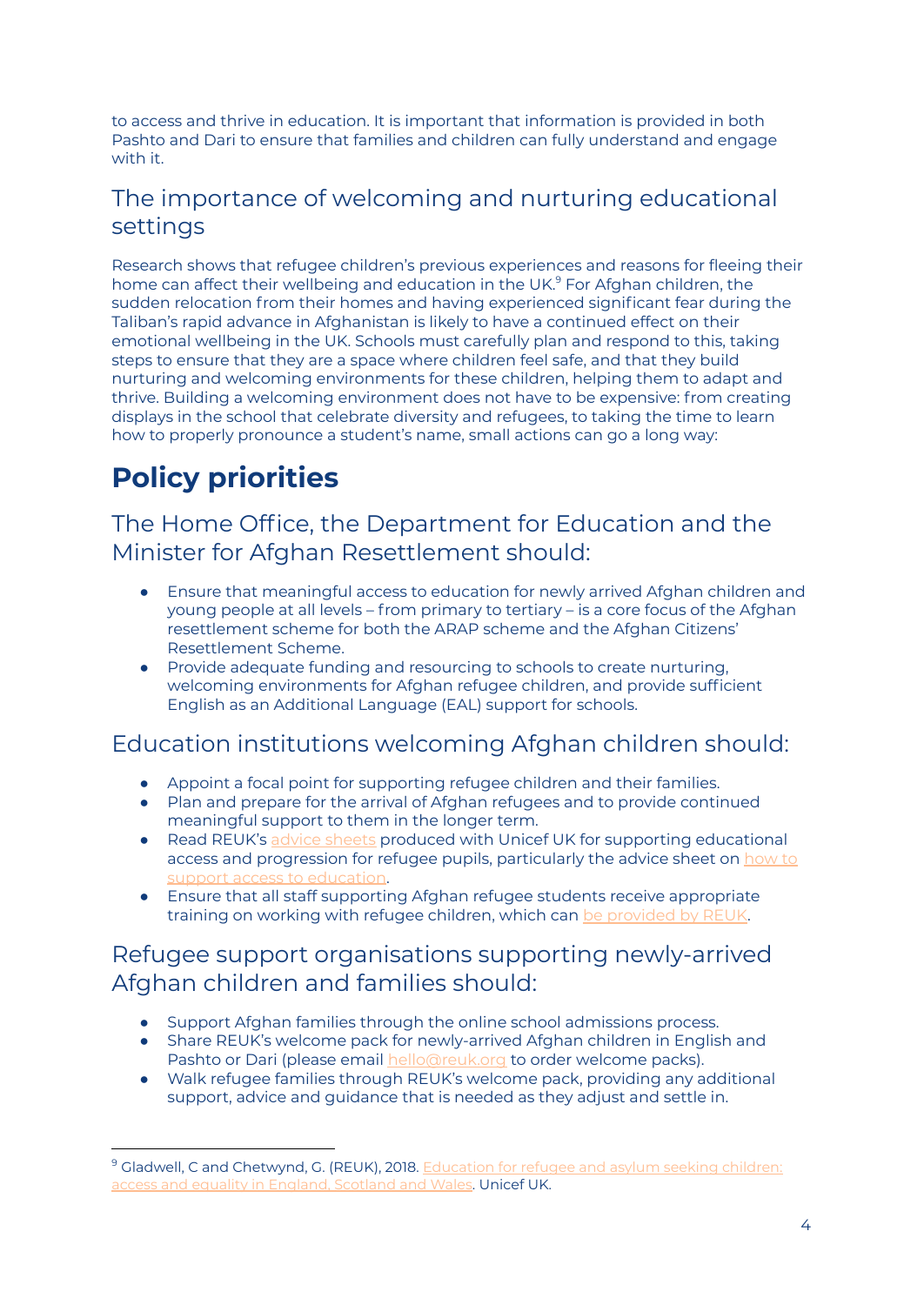## **How REUK is responding**

We are responding urgently and carefully to the ongoing resettlement of Afghan refugees in three ways:

- We are producing a welcome pack for newly-arrived young Afghans, which will be translated into Pashto and Dari, which explains how they can access the education and wellbeing services they need to adjust to life here.
- As the resettlement situation becomes clearer we will be providing schools and colleges with bespoke training to understand the unique challenges that young Afghan refugees may be facing.
- Recognising that the resettlement of Afghan refugees will continue over the coming years, we are creating a strategy that will enable us to adapt our current work to provide in-person education support to as many Afghan children and young people as possible.

If you would like to order welcome packs or book training, please contact REUK at [hello@reuk.org.](mailto:hello@reuk.org)

## **Priority 2: Psychosocial wellbeing of young Afghans already in the UK**

## **Key issues**

#### Worry and concern for families in Afghanistan

Young Afghans in the UK are being deeply affected by the escalation of events in Afghanistan. Many have family members stuck and at risk in Afghanistan, including parents and siblings. They are desperate to bring them to safety but UK family reunion rules – which is limited to individual's children or spouses<sup>10</sup> – do not currently allow this. This is leading to a deterioration in young Afghan's mental health and wellbeing.

#### Anxiety about their futures

Young Afghan asylum seekers who are waiting on outcomes of existing asylum claims or who have recently received a refusal for their asylum claims are extremely anxious; they are worried that they will be returned to Kabul, despite the current crisis. While we appreciate this is very unlikely under the current situation, research shows that living in a state of uncertainty is damaging for young people's mental health. <sup>11</sup> Young Afghans urgently need clarity and stability during this extremely challenging time.

#### Increase in psychosocial and mental health support needs

This difficult situation is leading to a deterioration in the mental health of many of the young Afghans that REUK supports. This is compounding existing mental health

<sup>&</sup>lt;sup>11</sup> Children's Society, 2018. Distress signals: [unaccompanied](https://www.childrenssociety.org.uk/sites/default/files/2020-10/distress-signals-report.pdf) young people's struggle for mental [healthcare](https://www.childrenssociety.org.uk/sites/default/files/2020-10/distress-signals-report.pdf). Children's Society; Greater Manchester Immigration Aid Unit, 2021. Wasted [childhoods:](https://gmiau.org/new-report-wasted-childhoods-the-impact-of-covid-19-asylum-delays-on-children/) the impact of [COVID-19](https://gmiau.org/new-report-wasted-childhoods-the-impact-of-covid-19-asylum-delays-on-children/) asylum delays on children. GMIAU. The Refugee Council, 2021. [Living](https://media.refugeecouncil.org.uk/wp-content/uploads/2021/07/01191305/Living-in-Limbo-A-decade-of-delays-in-the-UK-Asylum-system-July-2021.pdf) in <sup>10</sup> UK Visas and Immigration, 2021. Settlement: refugee or [humanitarian](https://www.gov.uk/settlement-refugee-or-humanitarian-protection/family-reunion) protection. UK Government.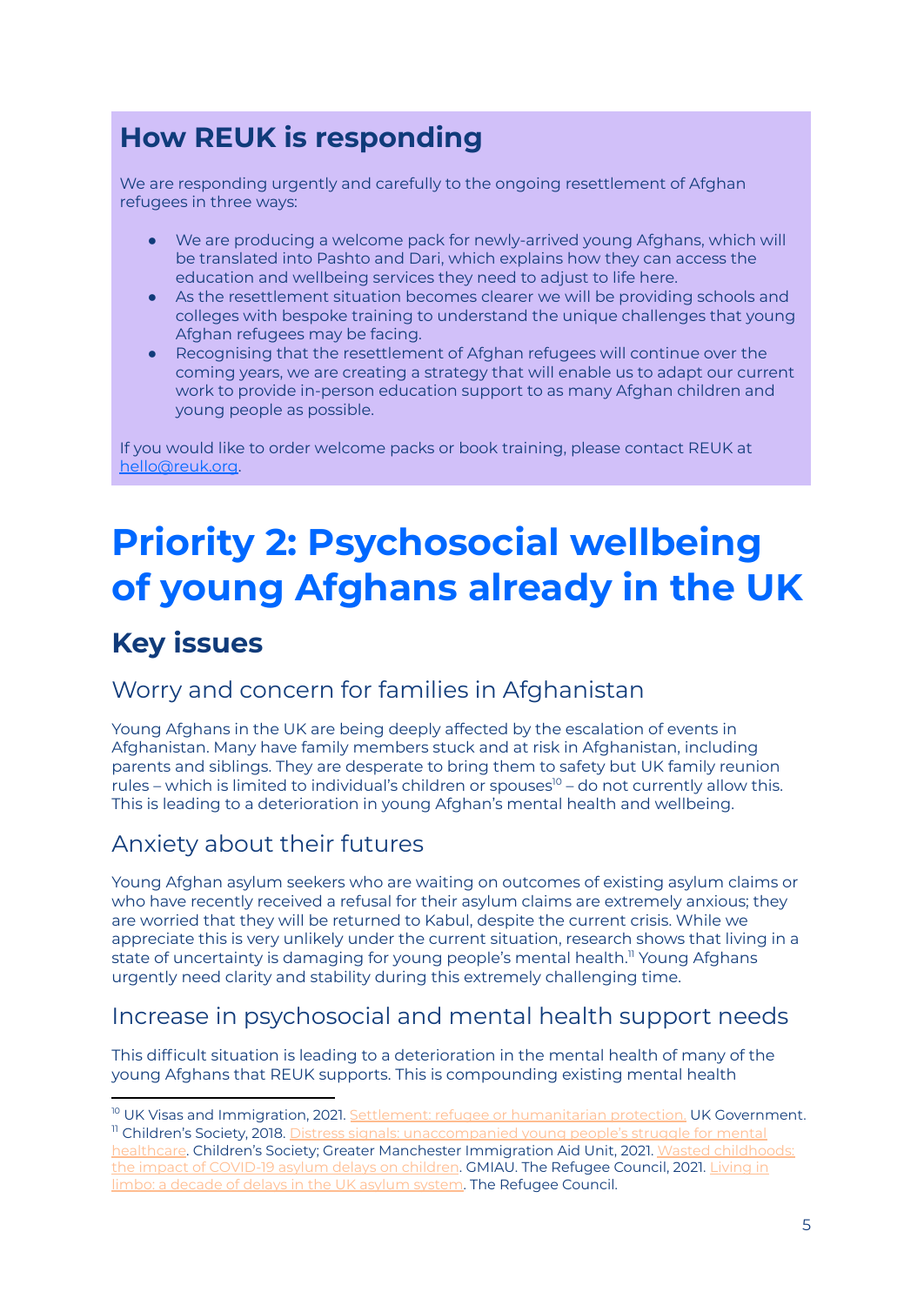conditions they may face which, among other factors, have been worsened by COVID-19 and lockdown.<sup>12</sup> There is an increased need for psychosocial wellbeing and mental health interventions for this group of young people, and it is critical that this group of young people are not forgotten.

## **Policy priorities**

#### The Home Office should:

- Extend family reunion beyond the current rules to allow parents and siblings to join young Afghans in the UK.
- Grant all young Afghan asylum seekers immediate refugee status, retracting any existing refusals and issuing revised decisions.

#### The Department of Health and Social Care should:

● Increase the availability of psychosocial support services to young Afghans.

#### Education institutions should:

● Recognise the extremely challenging situation that their Afghan students will be facing at the start of the new academic year, exercising discretion and compassion and offering additional support where appropriate.

#### Funders should:

● Fund and prioritise wellbeing and mental health interventions to meet increased need among young Afghans at this difficult time.

## **How REUK is responding**

Our trained support workers are responding with compassion and dedication to help young Afghans navigate this challenging situation. They are providing them with accurate, up-to-date information, and providing increased psychosocial wellbeing support interventions.

We are also engaging with a range of community organisations and specialist support services to strengthen the resources and support networks available for young Afghans.

<sup>&</sup>lt;sup>12</sup> REUK, 2021. The effects of COVID-19 on young refugees' education and [wellbeing:](https://02c53844-21e1-4850-80b2-9464608e515f.filesusr.com/ugd/d5aa55_12e0b55214e648e1b37de7f6dcac15c3.pdf) insights from [practitioners](https://02c53844-21e1-4850-80b2-9464608e515f.filesusr.com/ugd/d5aa55_12e0b55214e648e1b37de7f6dcac15c3.pdf). REUK.